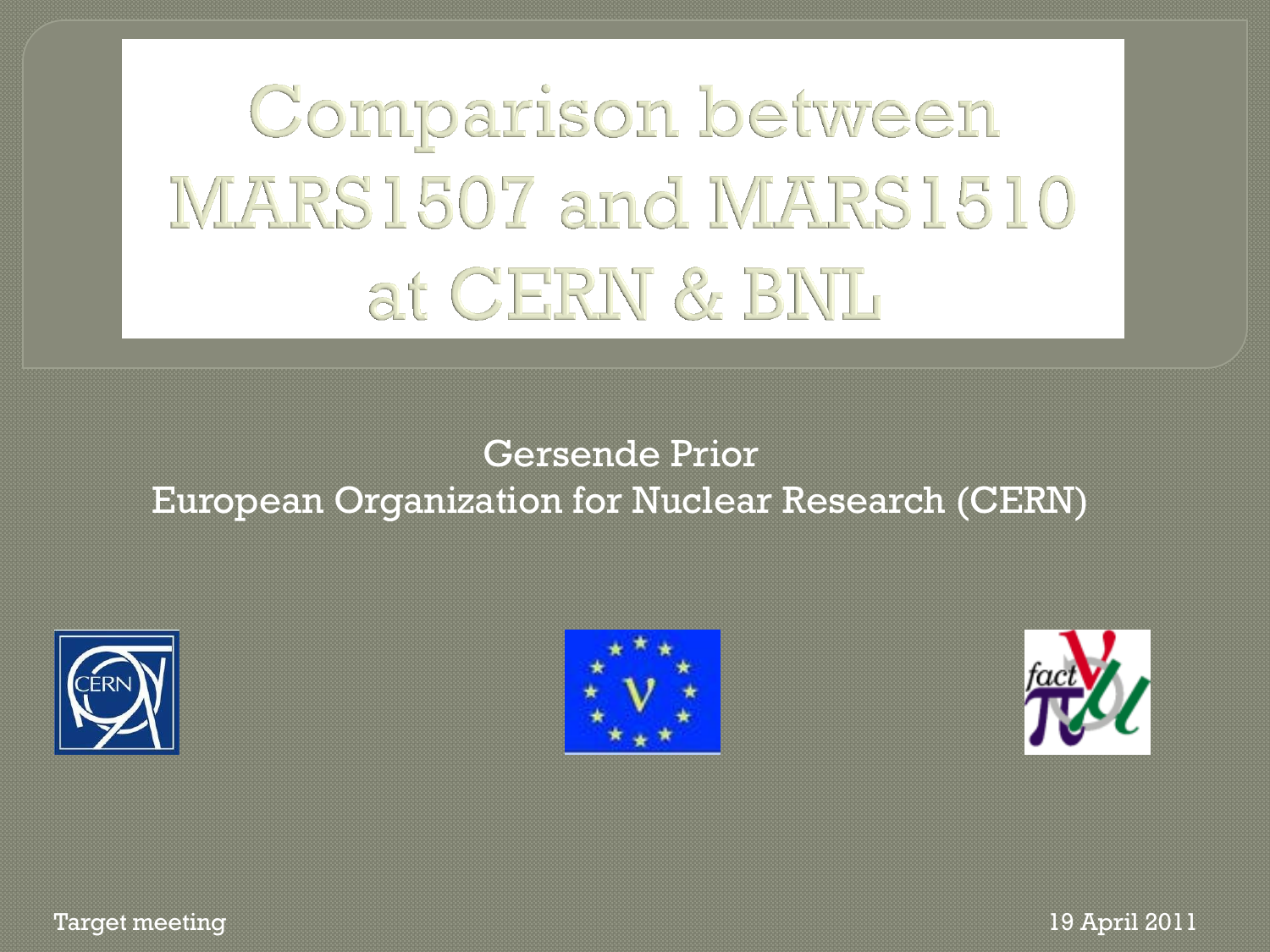# **MARS** installation

## MARS1507:

- last update 21-July-2009 at CERN.
- benchmarked on x32 but not on x64 architecture.
- comparison with m1507 at BNL was giving different yields.

## MARS1510:

- installed in 11-February-2011 at CERN.
- 64x architecture only.
- need small modifications in the .INP file in order to run (e.g., space after comment sign C needed).
- comparison with m1510 at BNL also giving different yields.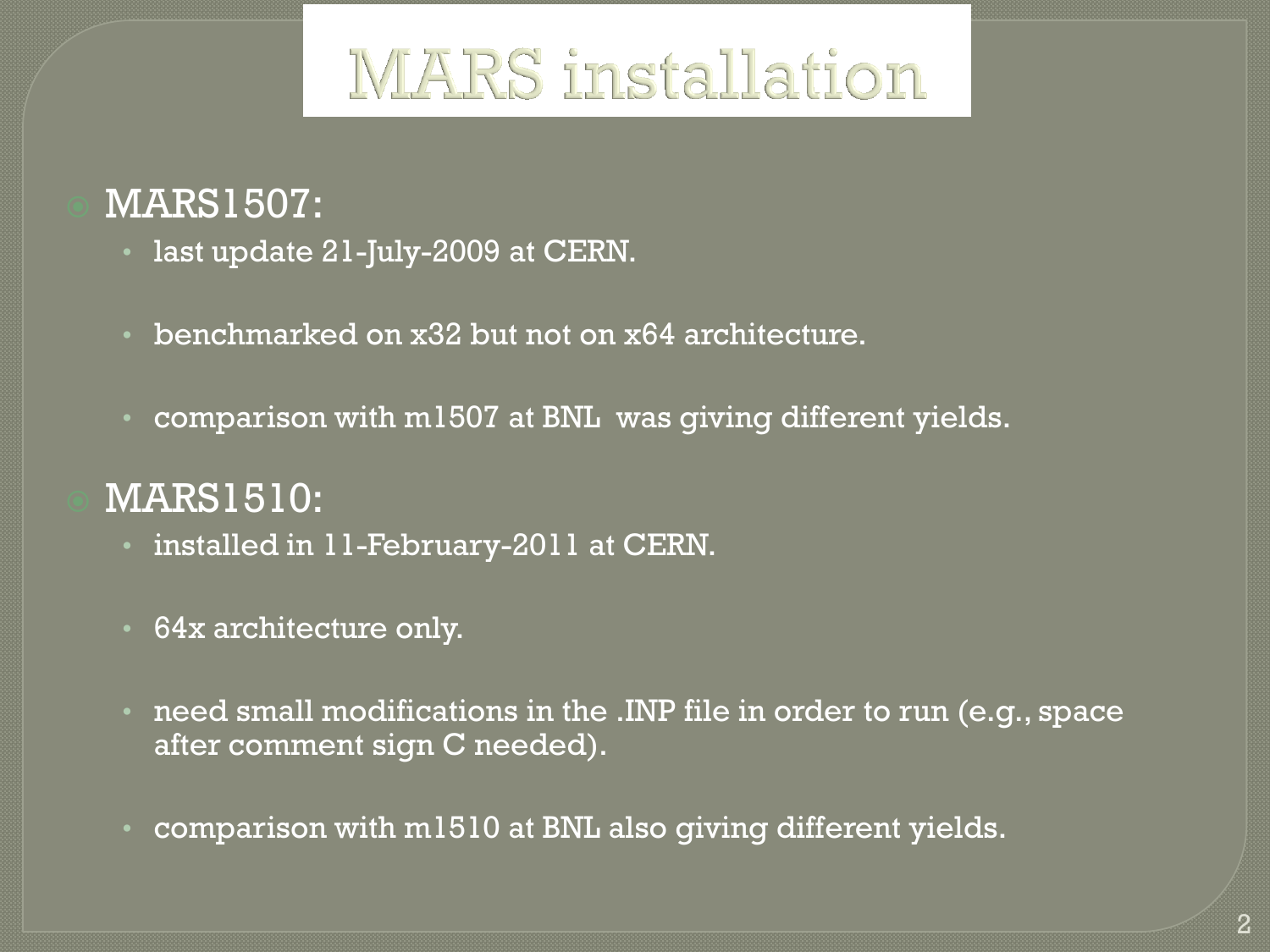## m1507 & m1510 @CERN (1/)

 $10^5$  protons - ST2 – 5-8 GeV beams max. of  $|N_{1507} - N_{1510}|/N_{1507}$ .

| PID#           | Name         | $\bf{0}$ m | 50 <sub>m</sub> | $\overline{\mathbf{PID}\#}$ | <b>Name</b>        | 0 <sub>m</sub> | $50 \,\mathrm{m}$ |
|----------------|--------------|------------|-----------------|-----------------------------|--------------------|----------------|-------------------|
| $\mathbf 1$    | $\mathbf{p}$ | 3%         | 10%             | 12                          | pbar               |                |                   |
| $\overline{2}$ | $\mathbf n$  | 2%         | $\blacksquare$  | 13                          | $\pi$ <sup>O</sup> | -              | -                 |
| $\overline{3}$ | $\pi$ +      | 3%         | 7%              | 14                          | d                  | 11%            | 21%               |
| $\overline{4}$ | $\pi$ -      | 2%         | 9%              | 15                          | $\mathbf t$        | $\blacksquare$ |                   |
| 5              | $K +$        | 19%        |                 | 16                          | 3He                |                |                   |
| 6              | $K-$         | 9%         |                 | 17                          | 4He                |                |                   |
| $\overline{7}$ | $\mu$ +      | 19%        | 6%              | 18                          | $v\mu$             | 8%             | 34%               |
| 8              | $\mu$ -      | 13%        | 3%              | 19                          | vubar              | 10%            | 39%               |
| 9              | $\gamma$     | 7%         | -               | 20                          | ve                 | 13%            | 38%               |
| 10             | $e-$         | 5%         | 5%              | 21                          | vebar              | 16%            |                   |
| 11             | $e+$         | 3%         | 2%              | 22                          | $V\tau$            | 38%            |                   |

#### Weighted yield > 100.

black < 5 % - green 5-10% - blue 10-20% - red > 20%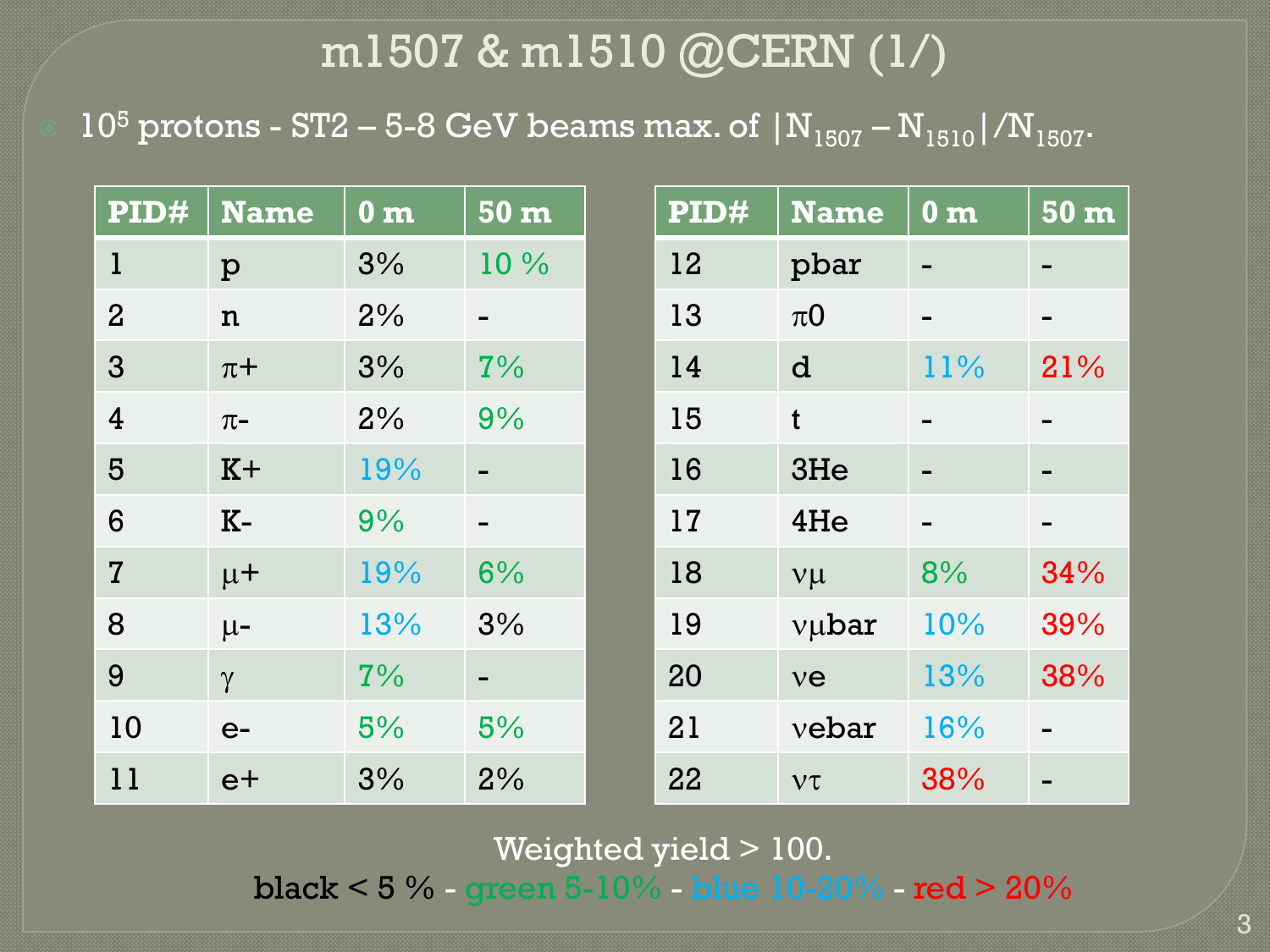# m1507 & m1510 @CERN (2/)

Statistical fluctuation ( $\sigma$  for 50 runs with different random seeds) is ~2-3% (as

for MARS1507).

Figure of merit for muons at 50 m.

Difference in versions within stat. errors.

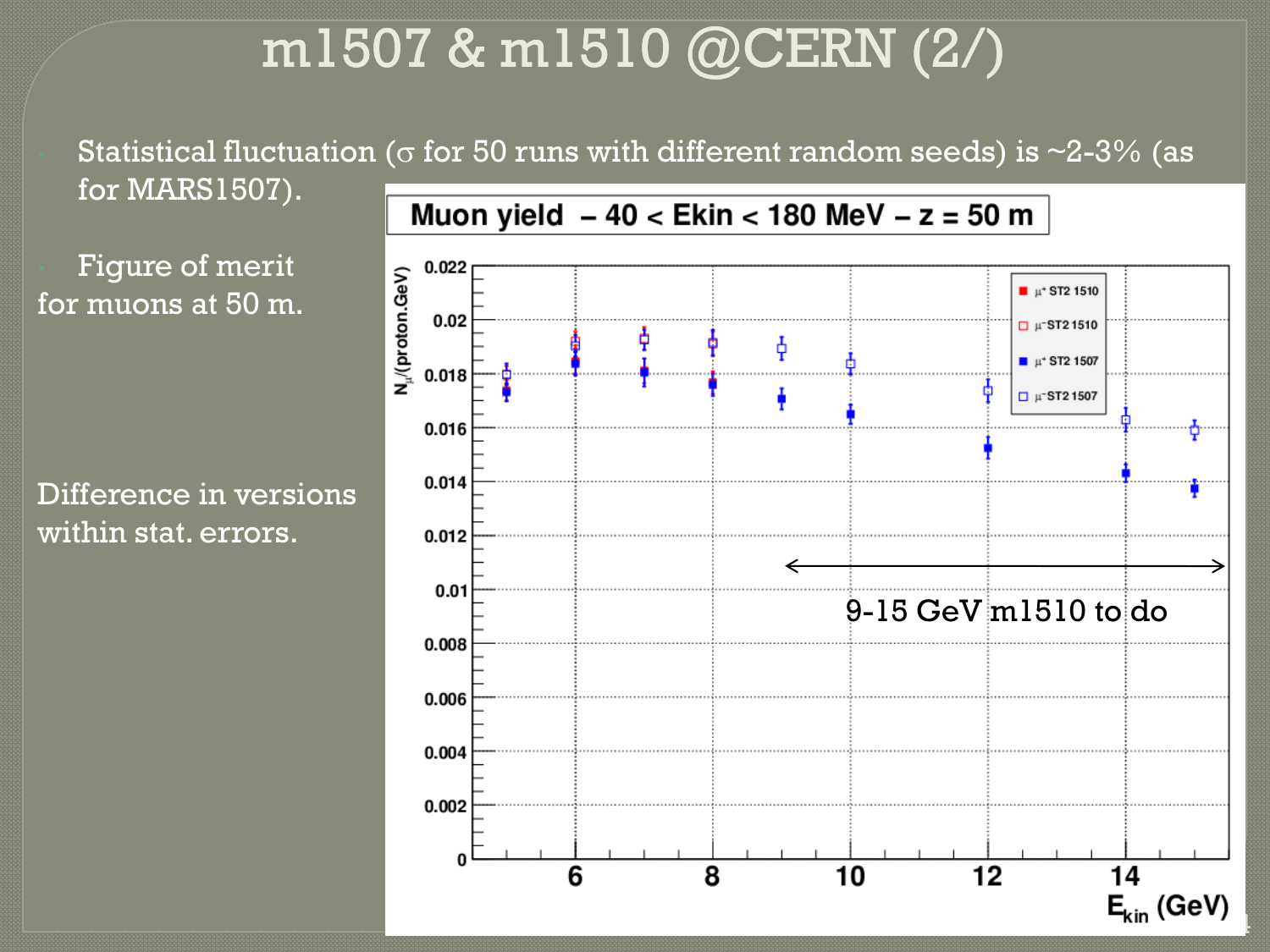# m1507 at CERN and BNL (1/)

 $10^5$  protons - ST2 – 5 GeV beam – Diff =  $N_{\text{CERN}}$  –  $N_{\text{BNL}}$ .

1 p 15 t 2 n 16 <sup>3</sup>He  $3 \pi + 17 \frac{4}{1}$ He  $4 \pi - 18 \text{ v}$  $5 K+ 19 v$ µbar 6 K- 20 ye  $\overline{7} \mu +$  $8 \mu 9<sub>\gamma</sub>$ 10 e-11 e+ 12 pbar  $13 \pi 0$ 14 d

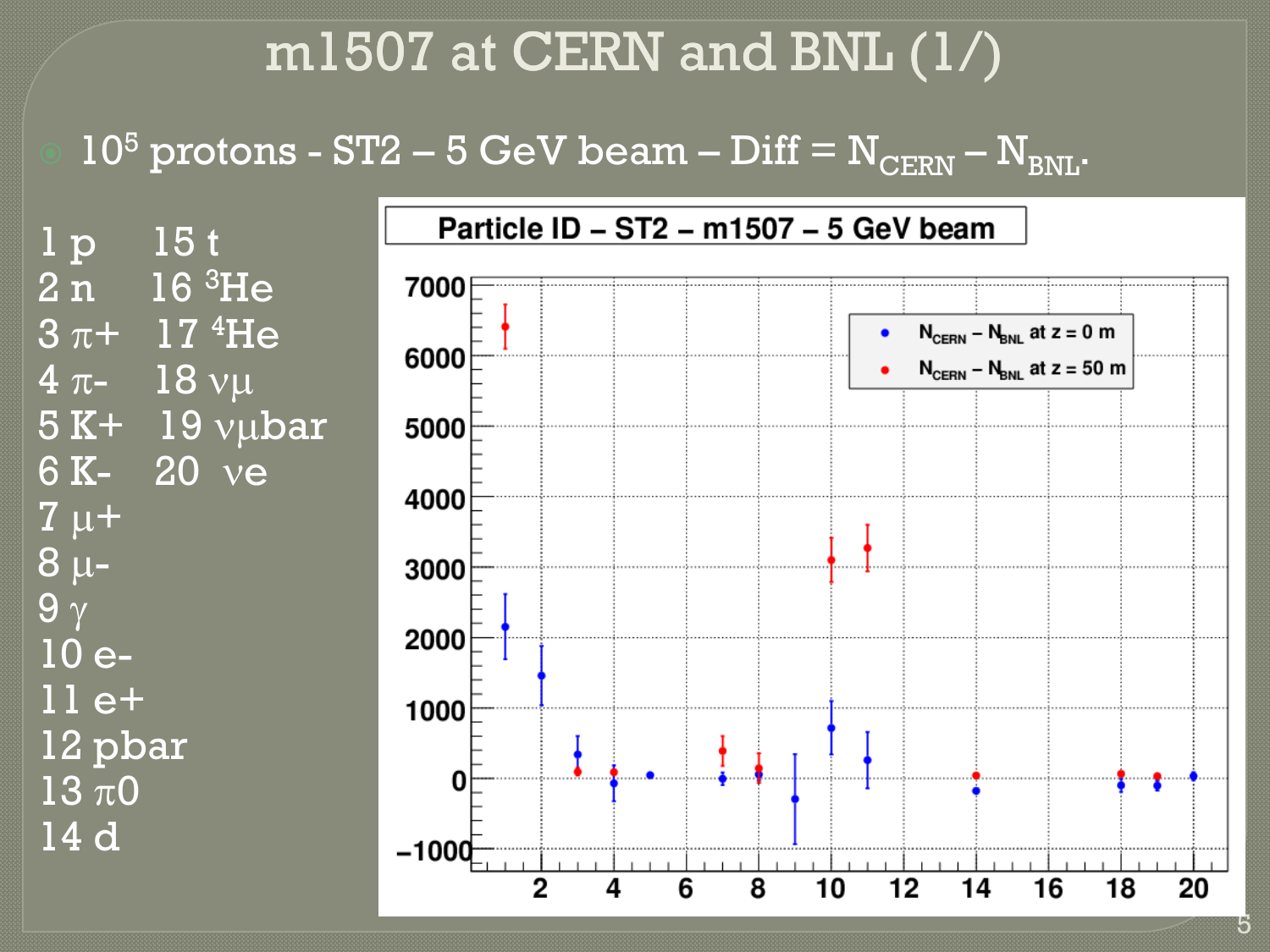# m1507 at CERN and BNL (2/)

 $\overline{\text{Frac}} = (\text{N}_{\text{CERN}} - \overline{\text{N}_{\text{BNL}}})/\text{N}_{\text{CERN}}$ 

1 p 15 t 2 n 16 <sup>3</sup>He  $3 \pi + 17 \frac{4}{1}$ He  $4 \pi - 18 \text{ v}$  $5 K+ 19 v$ µbar 6 K- $7 \mu +$  $8 \mu 9<sub>\gamma</sub>$ 10 e-11 e+ 12 pbar  $13 \pi 0$ 14 d

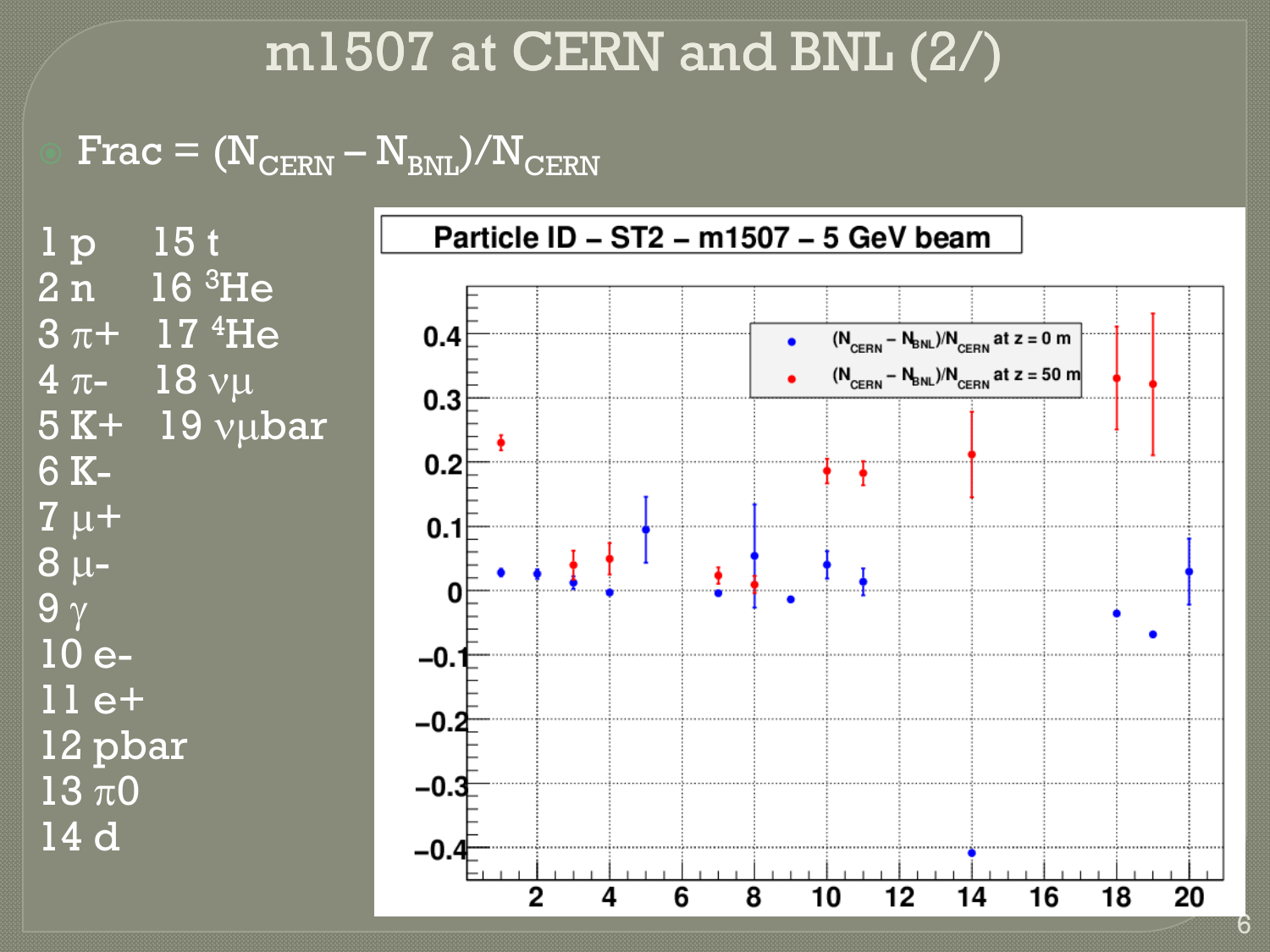## m1507 at CERN and BNL (3/)

 $10^5$  protons - ST2 – 5 -15 GeV beam max. of  $\rm { |N_{CERN}-N_{BNL}|/N_{CERN}.}$ 

| $\overline{\mathbf{PID}\#}$ | <b>Name</b>  | $\bf{0}$ m | $50 \,\mathrm{m}$ | PID# | <b>Name</b>        | 0 <sub>m</sub>           | $50 \text{ m}$           |
|-----------------------------|--------------|------------|-------------------|------|--------------------|--------------------------|--------------------------|
| $\mathbf{1}$                | $\mathbf{p}$ | 3%         | 25%               | 12   | pbar               | $\overline{\phantom{0}}$ | $\blacksquare$           |
| $\overline{2}$              | $\mathbf n$  | 3%         | -                 | 13   | $\pi$ <sup>O</sup> | $\overline{\phantom{0}}$ | -                        |
| 3                           | $\pi$ +      | 11%        | 7%                | 14   | d                  | 41%                      | 32%                      |
| $\overline{4}$              | $\pi$ -      | 4%         | 5%                | 15   | $\mathbf t$        | $\blacksquare$           |                          |
| 5                           | $K+$         | 13%        |                   | 16   | 3He                |                          |                          |
| 6                           | $K-$         | 14%        |                   | 17   | 4He                |                          |                          |
| $\overline{7}$              | $\mu$ +      | 10%        | 5%                | 18   | $V\mu$             | 7%                       | 33%                      |
| 8                           | $\mu$ -      | 10%        | 6%                | 19   | vubar              | 14%                      | 32%                      |
| 9                           | $\gamma$     | 4%         | 9736%             | 20   | ve                 | 19%                      | $\blacksquare$           |
| 10                          | $e-$         | 4%         | 19%               | 21   | vebar              | $\overline{\phantom{0}}$ | $\overline{\phantom{0}}$ |
| 11                          | $e+$         | 7%         | 21%               | 22   | $V\tau$            | 15%                      |                          |

#### Weighted yield > 100.

black < 5 % - green 5-10% - blue 10-20% - red > 20%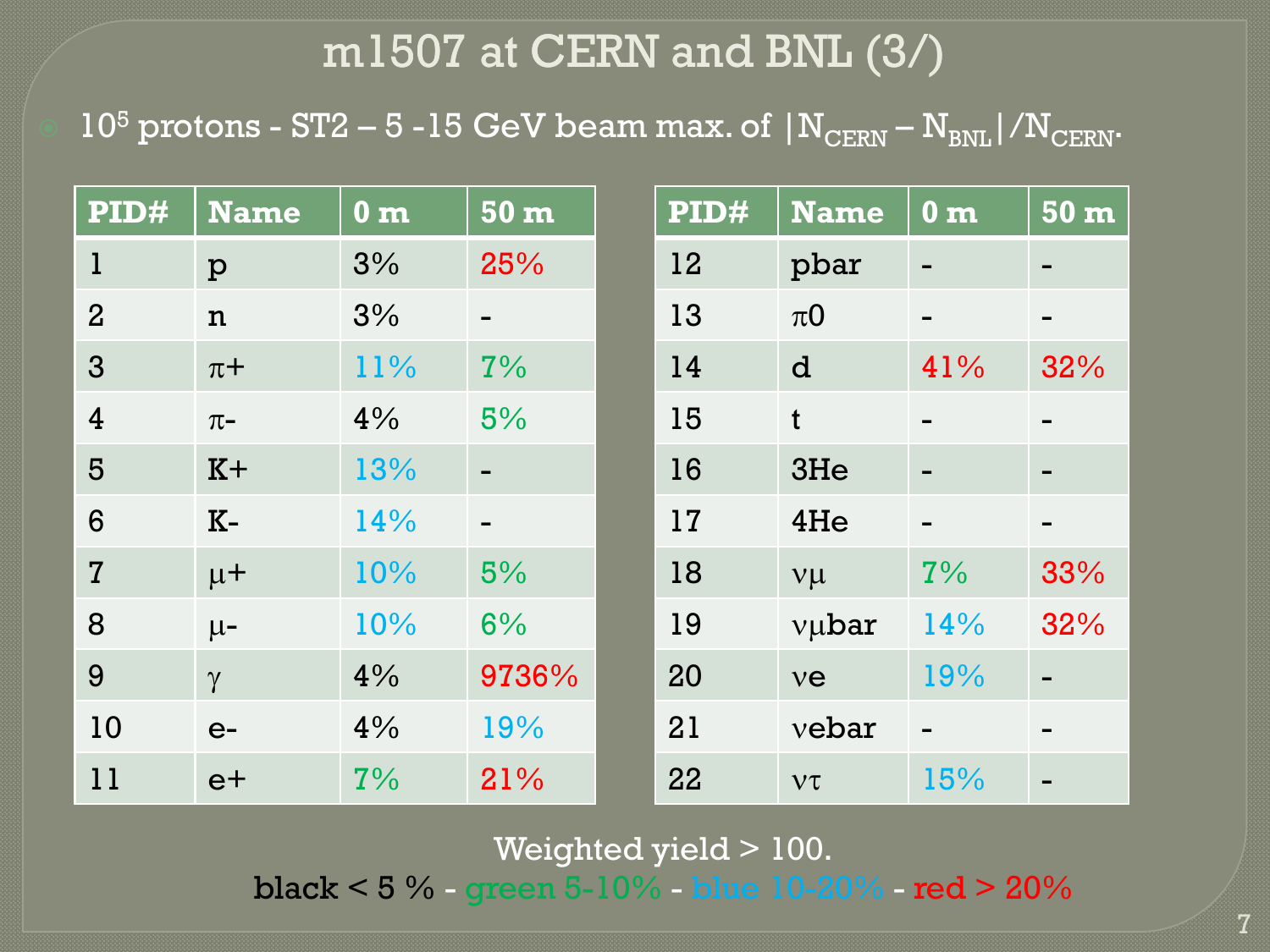# m1507 at CERN and BNL (4/)

## $10<sup>5</sup>$  protons - ST2 – run to run comparison:

 Figure of merit at 50 m.

Up to 10% difference between BNL and CERN.



8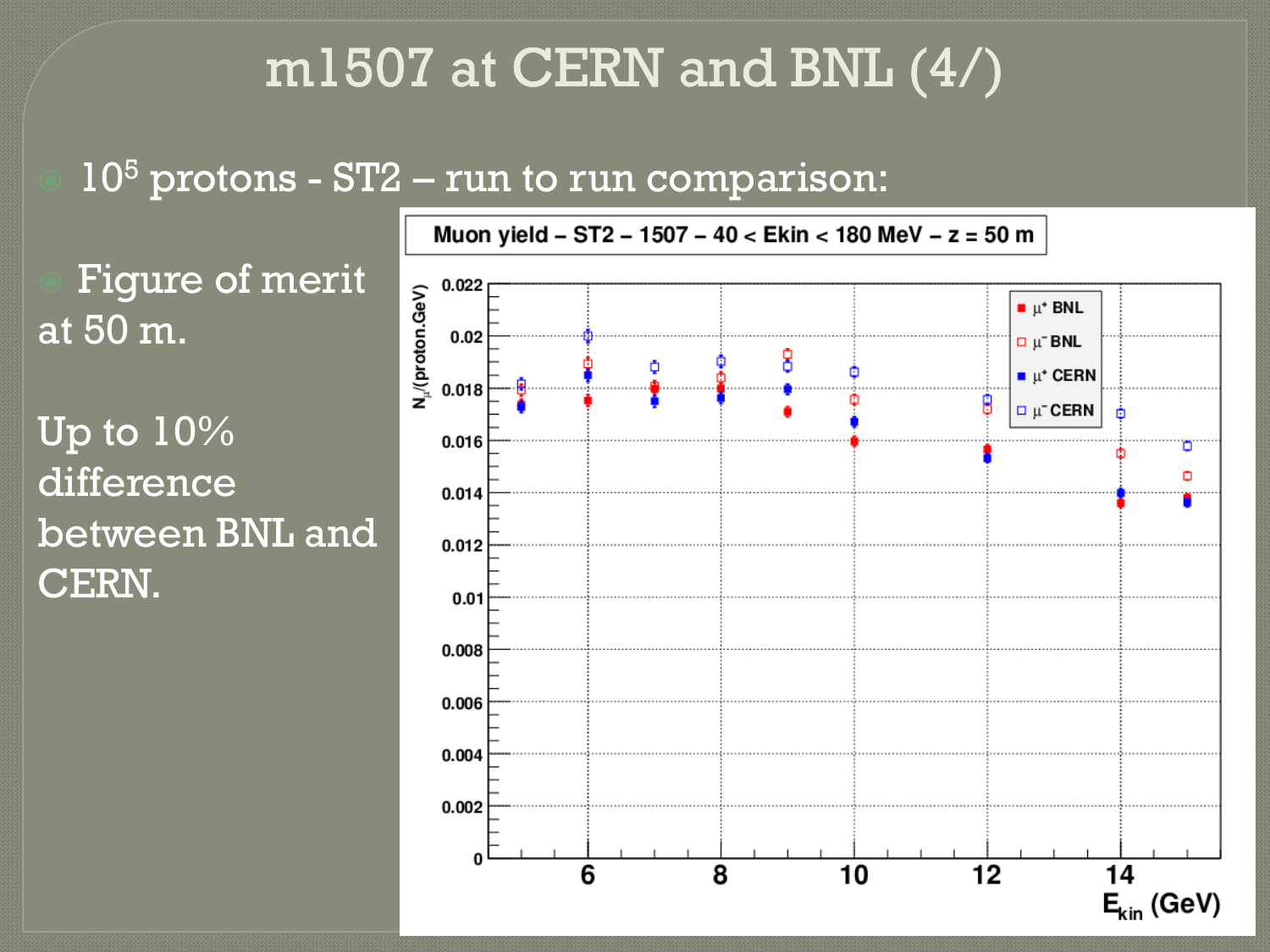# $m1510$  at CERN and BNL  $(1/)$

 $10^5$  protons - ST2 – 5 GeV beam – Diff =  $N_{\text{CERN}}$  –  $N_{\text{BNL}}$ .

1 p 15 t 2 n 16 <sup>3</sup>He  $3 \pi + 17 \frac{4}{1}$ He  $4 \pi - 18 \text{ v}$  $5 K+ 19 v$ µbar 6 K- 20 ye  $\overline{7} \mu +$  $8 \mu$ - $9<sub>\gamma</sub>$ 10 e-11 e+ 12 pbar  $13 \pi 0$ 14 d



9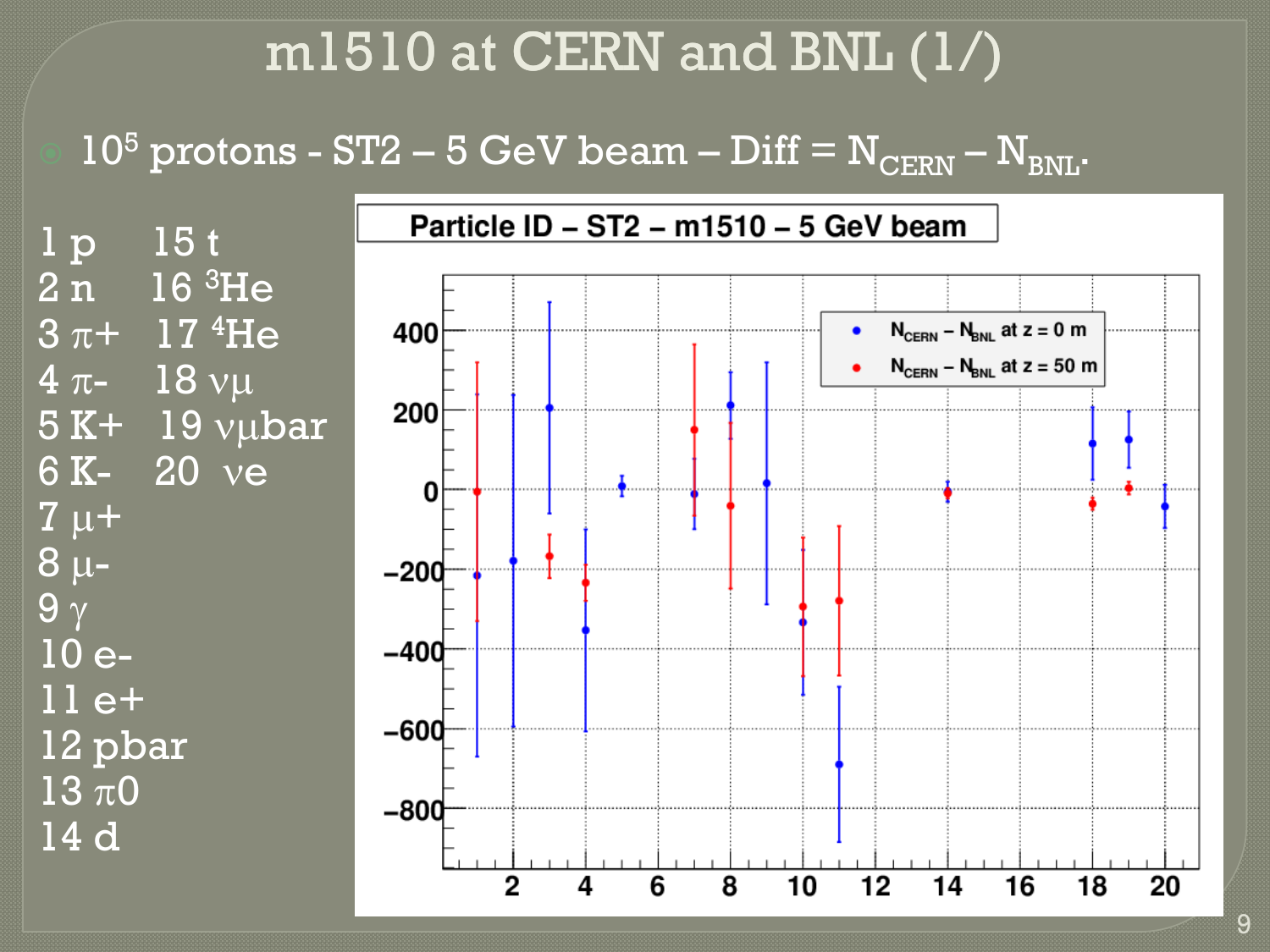# m1510 at CERN and BNL (2/)

 $10<sup>5</sup>$  protons - ST2 – 5 GeV beam.  $Frac = (N_{CERN} - N_{BNL})/N_{CERN}$ .

 $1\,\mathrm{p}$  15t  $2\,\overline{\text{n}}$  16  $^3\text{He}$  $3 \pi + 17 \frac{4}{1}$ He  $4 \pi - 18 \text{ v}$  $5 K+ 19 v\mu bar$ 6 K- 20 ye  $7 \mu +$  $8 \mu 9<sub>\gamma</sub>$ 10 e-11 e+ 12 pbar  $13 \pi 0$ 14 d

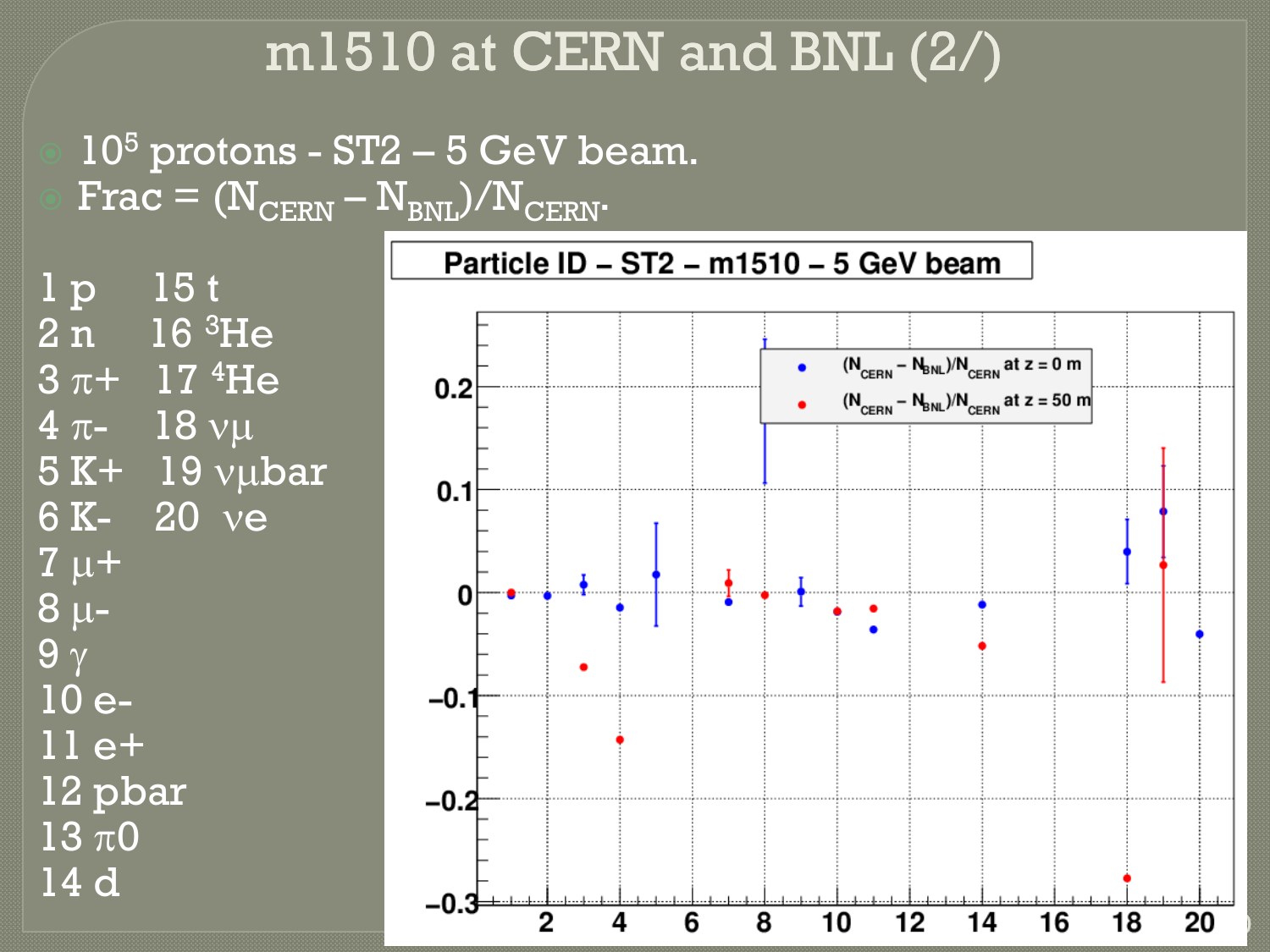# m1510 at CERN and BNL (3/)

Will perform same check with twice the statistics  $(2.10<sup>5</sup>$  protons).

#### Feedback from N. Mokhov:

"In vast majority of cases, results should be identical. Certainly, different compiler versions can cause a random number generator shift, then the results should agree within statistical errors. It is practically the case on your plot. I don't remember what gcc versions were used for the installation at BNL and CERN in February. All of the above is true only if your colleagues at Brookhaven Lab use indeed that installation: there are several MARS sites there and a couple of them had a problem during the February's update therefore the code was not updated there".

• Nicholas confirmed that he uses the "updated BNL site".

• Statistical fluctuation from different random seeds will also be checked at BNL.

• N. Mokhov also promised to have a look in more details to the code at BNL & CERN.